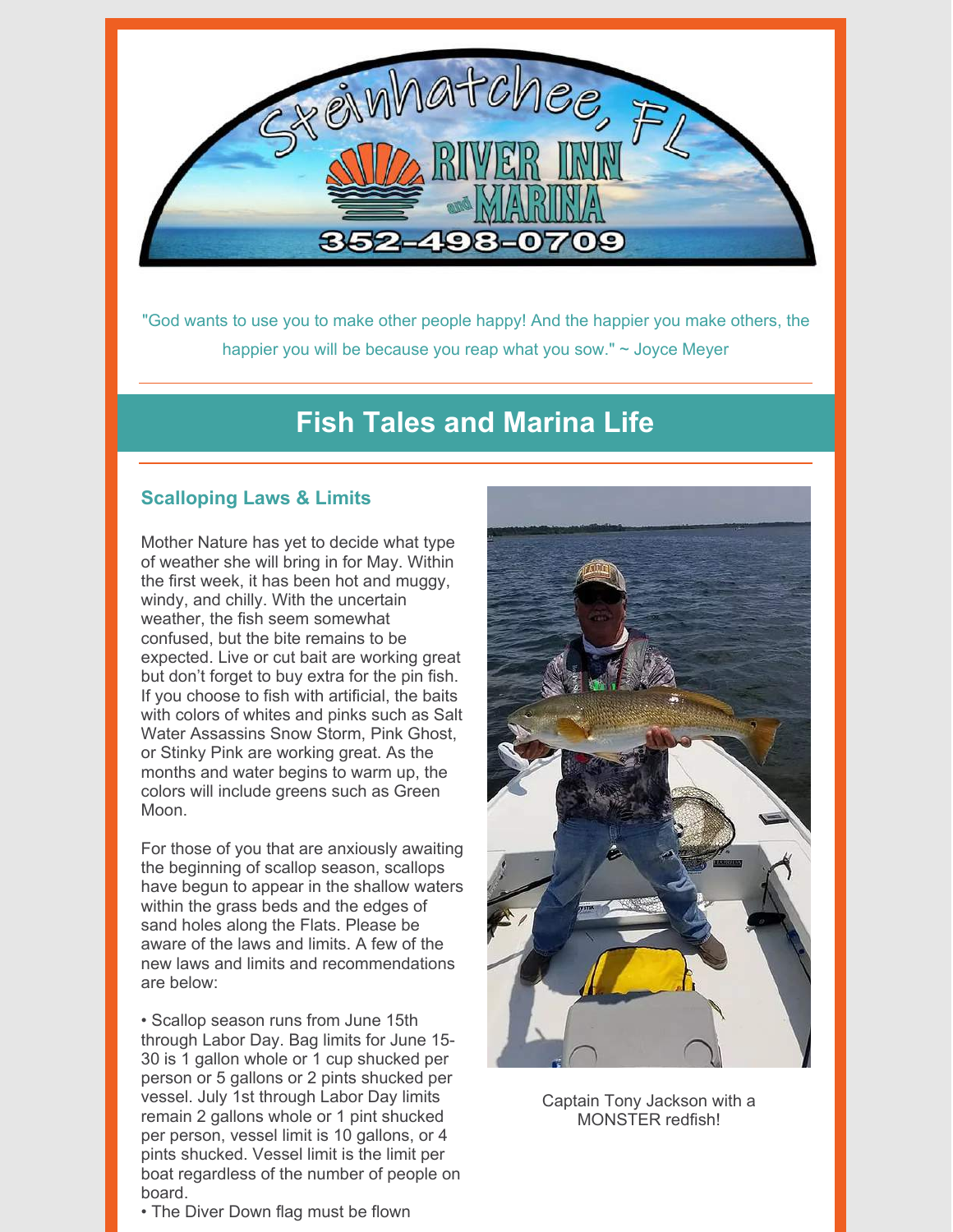anytime you have a swimmer in the water. The flag should be 20x24 inches and flown from the highest point of the vessel and visible 360 degrees. A personal buoy is 12x12 inches and must have a wire or other device holding it straight out. If a flag is displayed, others must observe a 300 foot safety radius in open water and 100 feet in rivers or inlets. When you are moving or no longer have swimmers in the water, the flag must come down. • Kill Switch lanyards must be attached to the body of the driver if the combustion engine is running. If you need a replacement, Lifeguard Lanyards has very comfortable cuffs that can be worn on the wrist or ankle.

• Masks and snorkels are needed to see underwater; fins or water shoes are recommended as there are sharp objects buried in the grass and sand. A proper face mask fit will make or break your day. For a proper fit hold the mask to your dry face and breath in, if you can move your head without it falling off or moving you have a secure fit.

• Know your boat, equipment, and surroundings. The flats can be great and fun but can also be very costly when hitting sandbars or rocks. If you are unsure of the area, hiring a guide would be the recommended way to safely scallop or fish. • Above all, please be courteous to other boaters and respect the nature of the flats.

The Dockside Grill is open on the back porch of the marina. Come enjoy a cold drink, great food, and fishing stories.

> *Captain Tony Jackson* **TJ's [Charters](http://www.tjscharters.com/)** 386-688-0874





Sonja and Greg had a great day fishing with Captain Mike Baker



Erin was checking out our super friendly manatee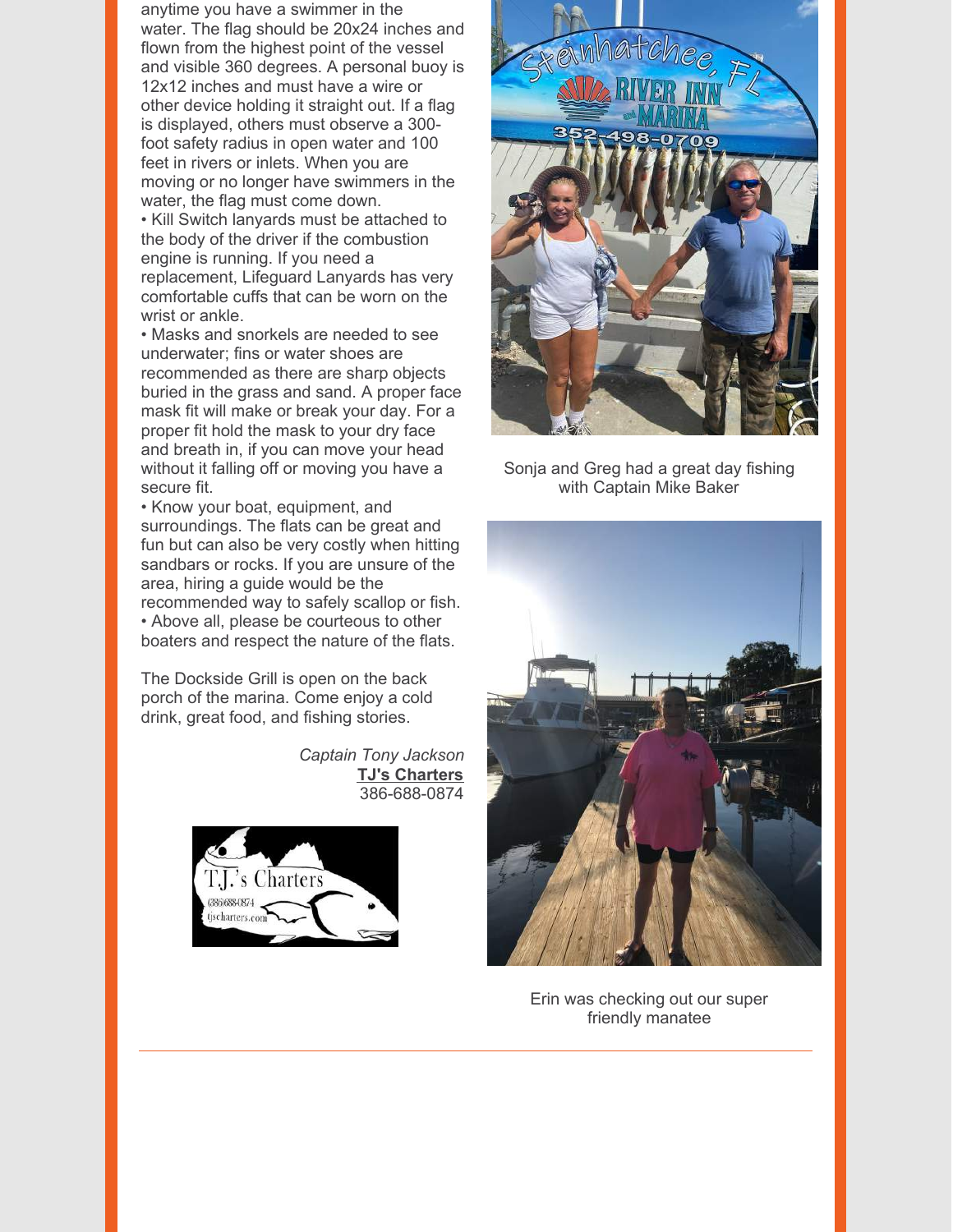

Paul, Josh and Jake fished with Captain Donald Campbell

The crew from Monroe, LA (working at mill in Perry) had a great adventure paddling on the Steinhatchee river.

![](_page_2_Picture_4.jpeg)

Erin, Nicole, Serenity and Rayonna It was a wonderful Mother's Day gift of time with my favorite girls. We saw an alligator and a large wolf spider jumped on my leg. And Nicole wants to add that "we did not die!" Kayaked from the falls back to the marina.

![](_page_2_Picture_6.jpeg)

Fishing with Captain Donald Campbell is always fun!

![](_page_2_Picture_8.jpeg)

Tammy, Savanah and Austin did a half day Our friendly manatee kept us entertained

![](_page_2_Picture_10.jpeg)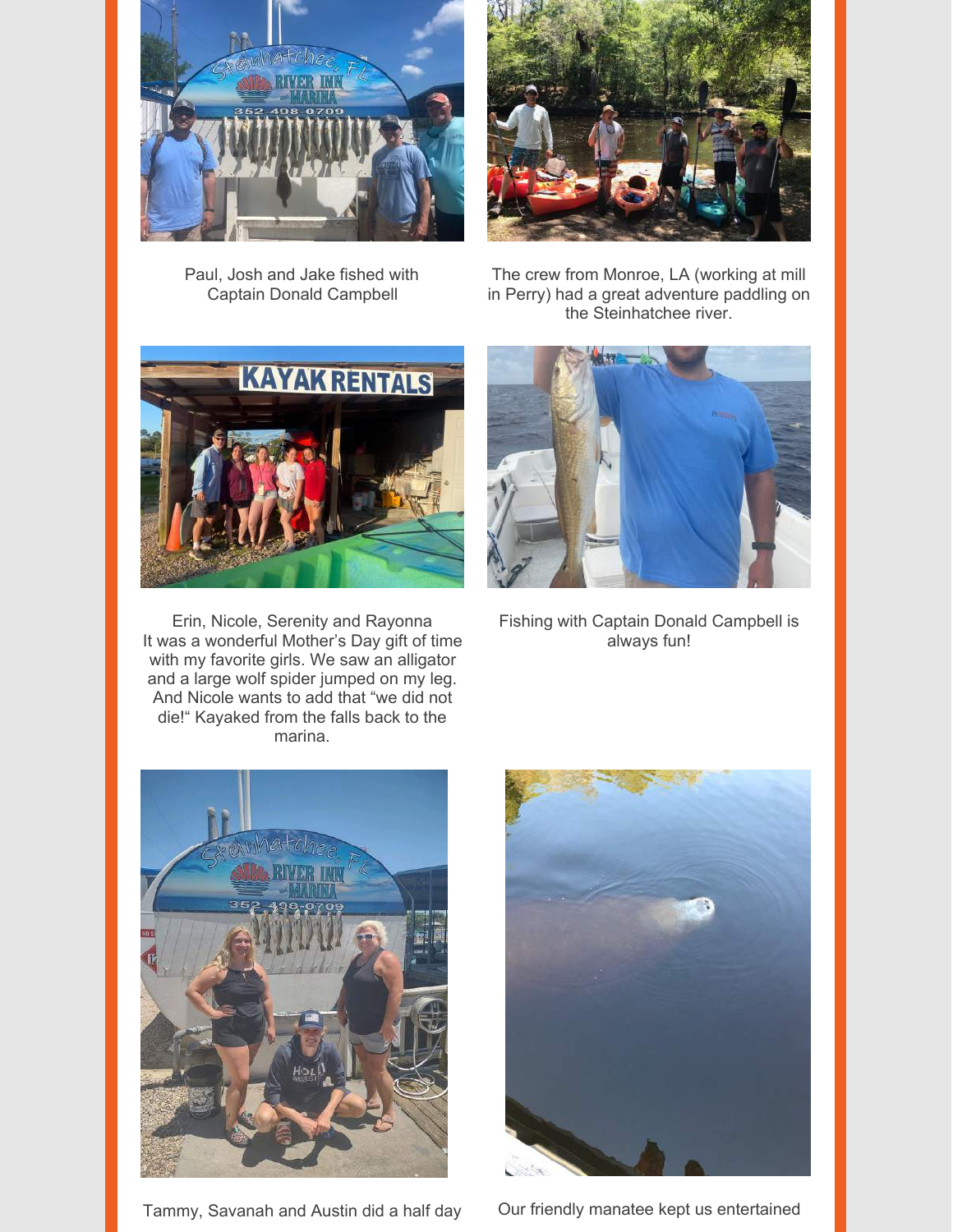fishing charter with Captain Buddy Moorman for Mothers Day

![](_page_3_Picture_1.jpeg)

The Greens, fishing with Captain Mike Farmer

![](_page_3_Picture_3.jpeg)

for quite a while

Karen and Duane with a couple good reds for supper, fishing with Captain Steve Kroll

![](_page_3_Picture_5.jpeg)

Miss Karen with an oversized Red pic took and released fishing with Captain Steve Kroll

![](_page_3_Picture_7.jpeg)

Captain Mike Farmer took this incredible photo last month, when the weather was "acting out!"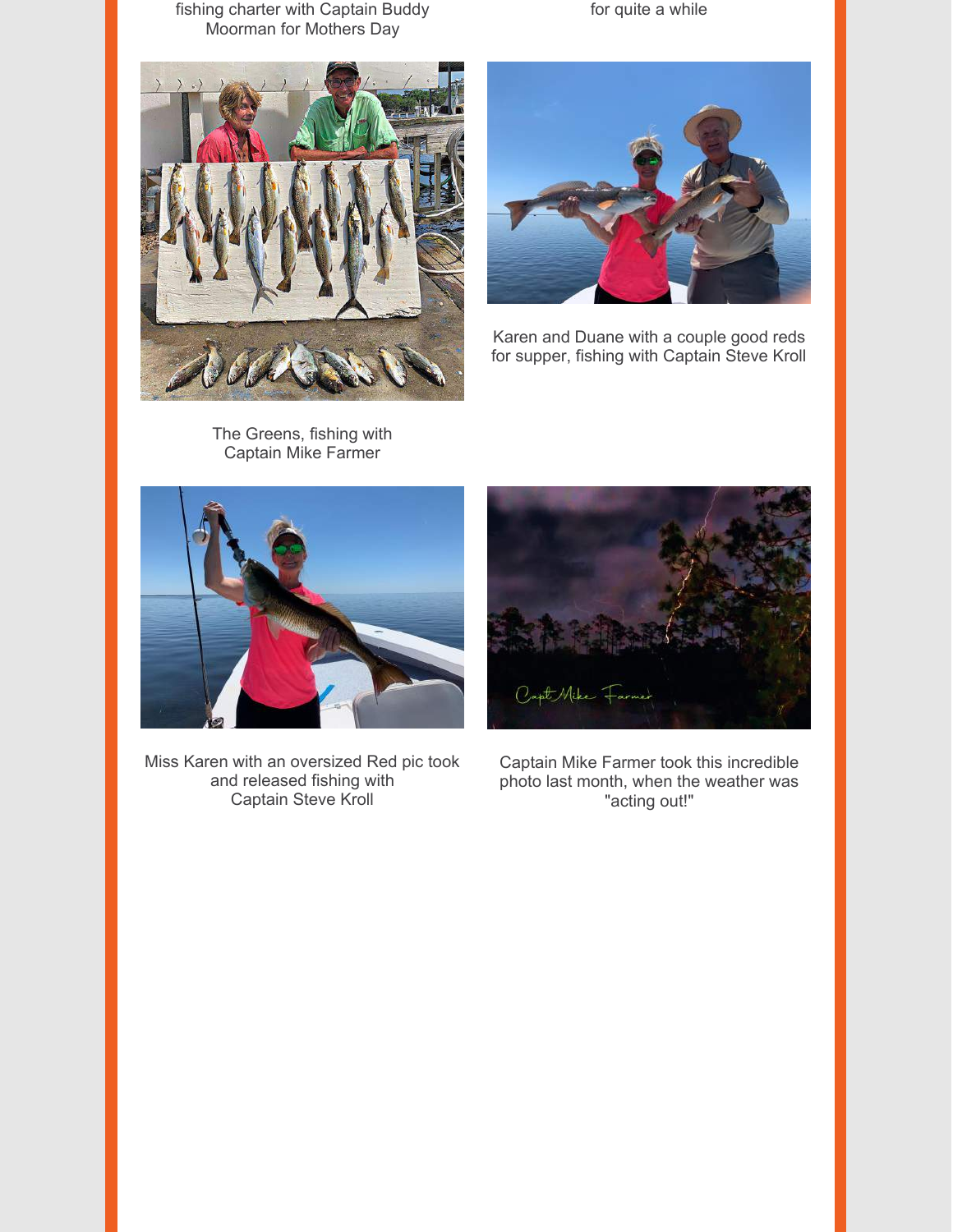![](_page_4_Picture_0.jpeg)

Shout out to Danielle from Sea Hag helping us keep our people safe. Lots of folks and pets cross Riverside Drive all the way from Roy's to Fiddler's - let's slow down and be careful. We are a community in unity!

![](_page_4_Picture_2.jpeg)

Tammy and Clay met Karen Reddish at our local American Legion and enjoyed an airboat ride, sightseeing Steinhatchee.

# **Dockside Bar & Grille**

![](_page_4_Picture_5.jpeg)

Abbie gave our new Belgian waffle a "taste test" while Hunter preferred to stick with the traditional breakfast sandwich.

![](_page_4_Picture_7.jpeg)

The debut of Belgian waffles Dockside was a big hit!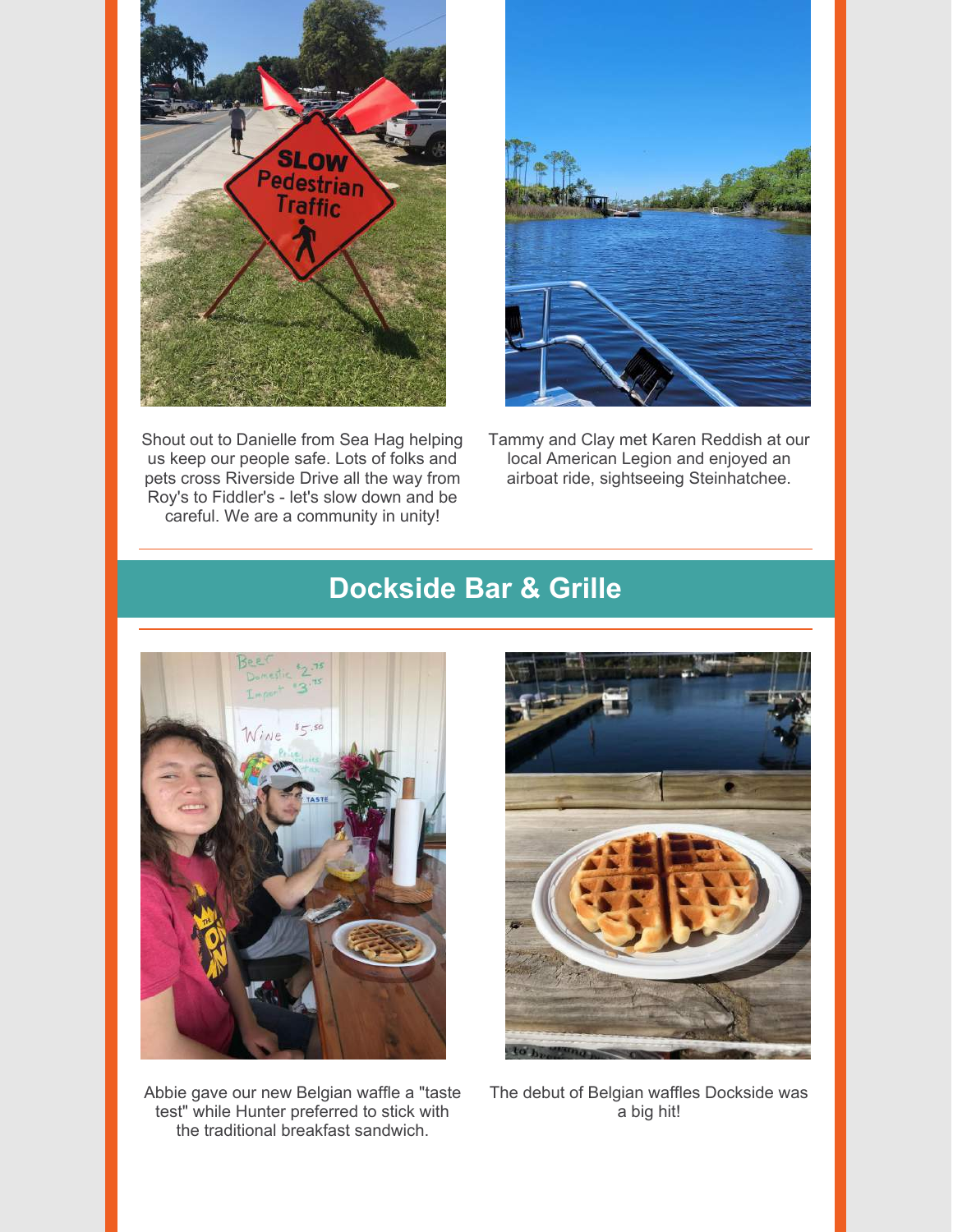![](_page_5_Picture_0.jpeg)

**ALIGHT** 

Kathy and Lori enjoyed their "MOMosas" Tammy and Son, Clay, celebrating 30th

birthday and Mother's Day together

**Hooked on Heroes \* Stop by to purchase your ticket \***

![](_page_5_Picture_5.jpeg)

**Hooked on Heroes Presents the 1st Benefit Fishing Tournament** Saturday, May 22, 2021

![](_page_5_Picture_7.jpeg)

**Steinhatchee, Florida** WHEN: May 22, 2021 WHERE: Sea Hag Marina

ENTRY FEE: \$50 per Angler \$25 for kids 12 and under. YOUTH WANTING TO COMPETE IN THE ADULT DIVISION MUST PUR-**CHASE AN ADULT TICKET** 

**WHERE: Sea Hag Marina; Steinhatchee, Florida** 

May 22, 2021 at Sea Hag Marina-must be in line at

\*Mandatory Captain's Meeting Friday,

\*Catches must be brought by boat to the

OVER \$3,000 IN

PRIZES

May 21 at 6:00p-Sea Hag Marina

\*Weigh-in 2:00p-3:00p

 $3:00p$ 

FOR MORE INFORMATION OR TO MAKE A DONATION CONTACT:

Ron Cadle at 386/364-9589 OR www.hookedonheroes.com

**TICKETS AVAILABLE AT:** 

Good Times Marina, Steinhatchee River Inn and

Marina, Steinhatchee River Club, Sea Hag Marina,

Steinhatchee Bait & Tackle, Wilson's Bait and **Tackle** 

Sea Hag Dock **HEAVIEST RED FISH HEAVIEST TROUT 1ST PLACE: \$1,000 1ST PLACE: \$1,000 2ND PLACE:** \$500 2ND PLACE: \$500 **3RD PLACE:** 3RD PLACE: \$200 \$200

**KIDS 12 AND UNDER HEAVIEST FISH (CANNOT BE A RED-**FISH, TROUT, SHARK OR STINGRAY 1st PLACE: Reel and Rod

100% of Proceeds will be used to take **WHEN: FRIDAY, 6:00P, May 21, 2021** 

![](_page_5_Picture_20.jpeg)

![](_page_5_Picture_21.jpeg)

**LOTS** 

**CAPTAINS MEET-**

**WHERE: SEA HAG** 

ING:

Treat Mom to a refreshing Mimosa on Mother's Day! Dockside Bar & Grille will be open 7 - 11 a.m. on Sunday!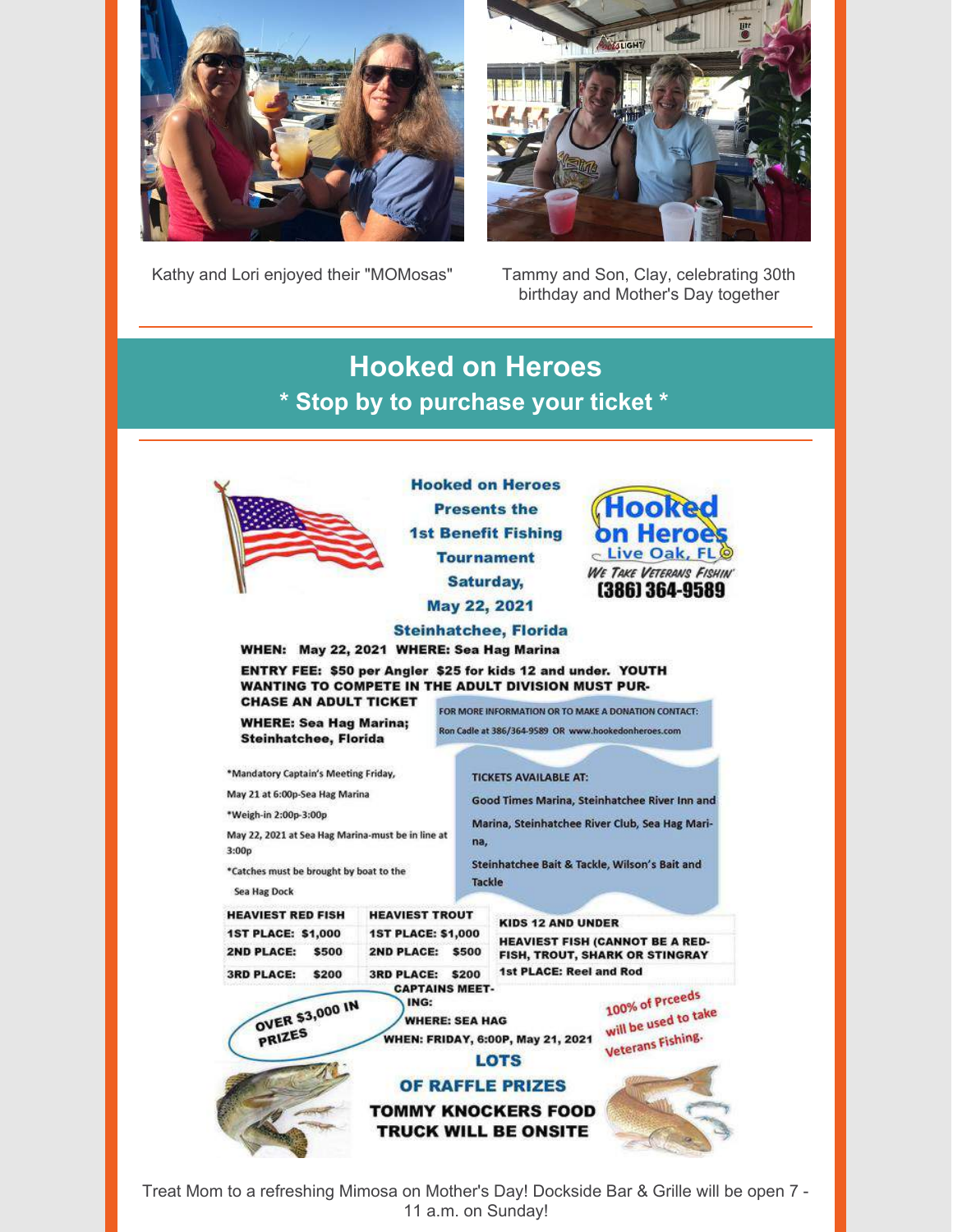# **T-Shirt Winner!**

The winner of our Mother's photo contest is .... MORGAN JOHNSON! Congratulations! Morgan submitted the photo below and was randomly drawn as the winner. Submissions were numbered as they came in and then we called into the office and Leslie picked a number! When we notified Morgan as the winner, she said "give the t-shirt to my Mom." Such a sweet daughter!

![](_page_6_Picture_2.jpeg)

"My Mom has taught me so much about life. Important things. Like how to catch fish and look good doing it. Molye Rogers Henley, you are my rudder and anchor. I love you beyond the seas and the stars, forever.

~ Submitted by Morgan Johnson

## **Book Online!**

![](_page_6_Picture_6.jpeg)

Book your stay directly online! Click on the photo above to be taken to our reservation system.

![](_page_6_Picture_8.jpeg)

Book your vessel directly online! No waiting - no wondering! Click the photo above to be taken to available options.

## **Our Charter Captains are the Best!**

### **[Directory](https://www.riverinnandmarina.com/fishing) of Charter Captains**

*Reserve a charter for an unforgettable lifetime experience*

**Captain Mike Baker [Charters](https://www.facebook.com/Steinhatcheecharterfishing/)**

Offering a complete guide service for fishing, Captain *Mike Baker*, USCG certified. A fullservice charter business for scalloping, trout fishing, red fishing, or whatever you desire. Call (352) 433-6301 or email captmikebakerfishing@gmail.com.

### **Her Tanning Bed [Charters](http://www.hertanningbedscallopcharters.com/)**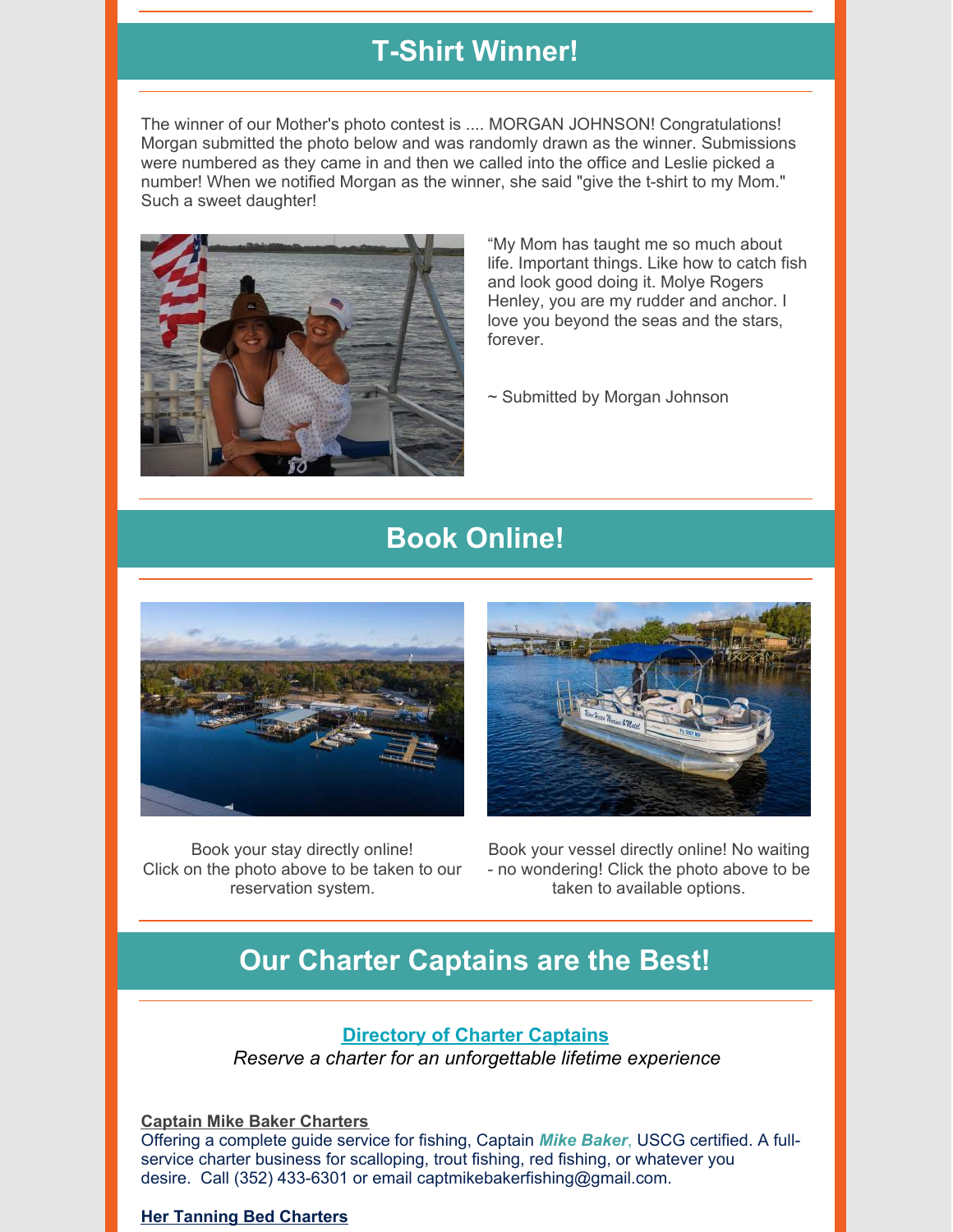If you are interested in Scalloping or Fishing inshore, Captain *Don Campbell* can help you have the adventure you are looking for. Call 352-303-6498.

#### **Salt [Addiction](https://www.sa-charters.com/) Charters**

A USCG Licensed Captain and Flats Guide, Captain *Mike Farmer* is available for inshore fishing and scalloping charters. Call 352-210-1551.

#### **Fishing With [Captain](http://fishingwithcaptainjim.com/) Jim**

A USCG licensed Florida flats guide, Captain *Jim Henley* is available for inshore fishing and scalloping charters. He is the only Captain with a 100-ton Master, and holds a tow license. Call 423-330-0101.

#### **TJ's [Charters](http://www.tjscharters.com/)**

Fish the Flats with USCG licensed Captain *Tony Jackson*. Call 386-688-0874.

#### **Captain J's [Charters](https://www.facebook.com/captainjcharters/)**

USCG licensed, Captain *Rick Julius* is waiting to take you on the adventure of a lifetime, fishing the flats out of Steinhatchee, Florida. Call (352) 745-0968.

#### **[Steinhatchee](https://www.facebook.com/pg/cptndickyking/about/?ref=page_internal) Flats Fishing**

USCG licensed, Captain *Dicky King* offers inshore fishing and scalloping charters out of Steinhatchee, Florida for families, novices, and expert anglers. Call (850) 371-9164.

#### **[Pepperfish](https://www.pepperfishkey.com/) Key Charters**

USCG licensed Captain *Steve Kroll* is your host and guide for a great day of near shore and flats fishing on the beautiful Big Bend region. Call 352-222-4085.

#### **[YKnotFish](https://www.yknotfish.com/).Com**

Fishing charters targeting redfish, trout and scallops in season. Over 40 years' experience fishing the Gulf. Multiple captains available. USCG licensed, Captain *Tony Mathis*. Call 904-545-0433 or email Tony@yknotfish.com.

#### **My Fishing Buddy [Charters](https://myfishingbuddycharters.com/)**

USCG licensed, Captain *Buddy Moorman* offers inshore fishing and scalloping charters out of Steinhatchee, Florida . Call (352) 812-3318.

#### **Big Bend [Charters](https://www.facebook.com/bigbendcharters/)**

For your inshore and offshore fishing needs and scalloping, call USCG licensed and insured, Captain *Brian Smith*, (877) 852-3474. Capt. Brian has been offshore fishing the Gulf for over 25 years, 17 years out of Steinhatchee. Offshore fishing includes grouper, amberjack, snapper, kingfish, seabass and cobia. Offering trips from 6-12 hours!

## **Weather & Marine Forecast Center**

![](_page_7_Picture_20.jpeg)